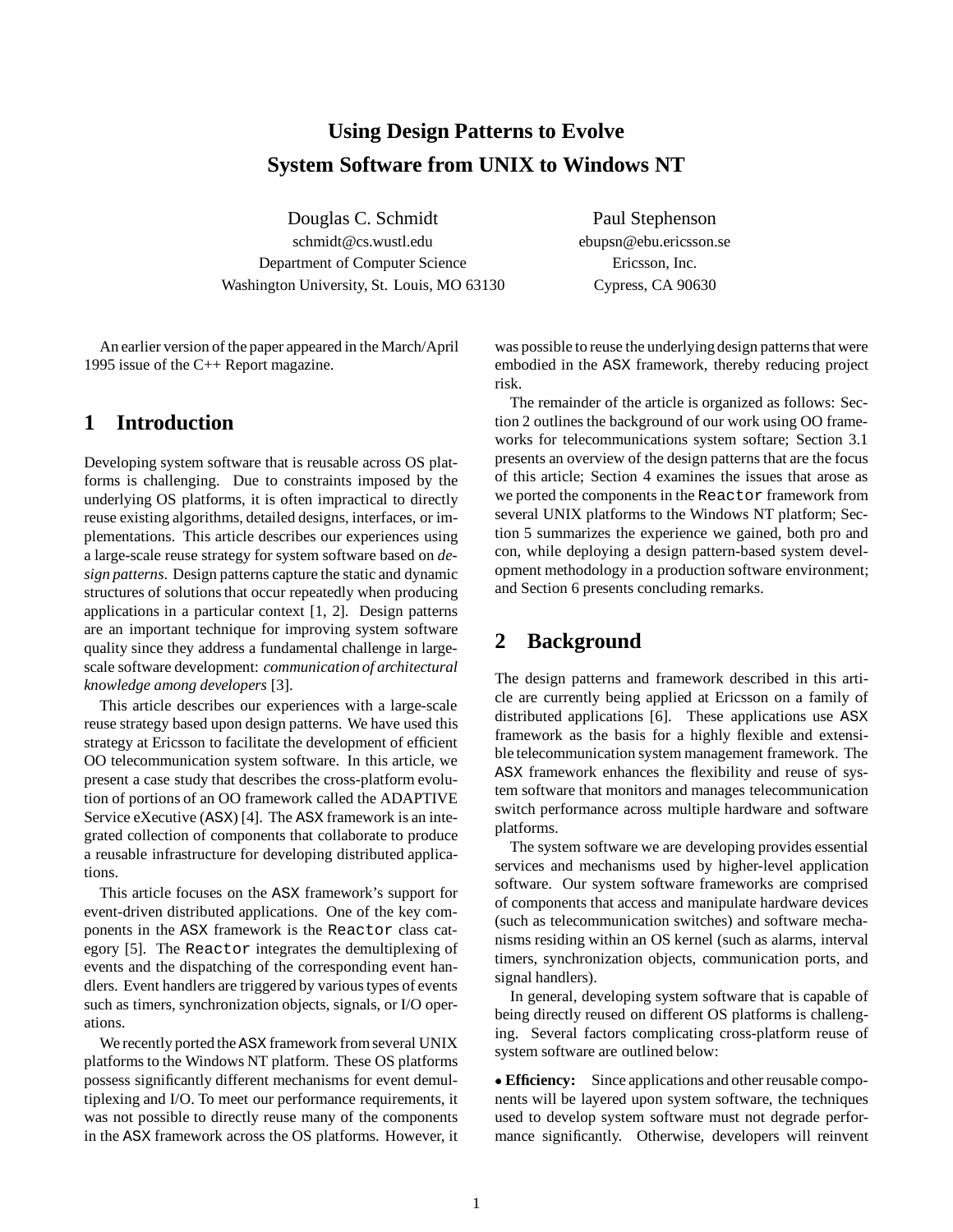special-purpose code rather than reuse existing components, thereby defeating a major benefit of reuse.

 **Portability:** In order to meet performance and functionality requirements, system software often must access nonportable mechanisms and interfaces (such as device registers within a network link-layer controller or event demultiplexing mechanisms) provided by the underlying OS and hardware platform.

 **Lack of functionality:** many OS platforms do not provide adequate functionality to develop portable, reusable system components. For example, the lack of kernel-level multi-threading, explicit dynamic linking, and asynchronous exception handling (as well as robust compilers that interact correctly with these features) greatly increases the complexity of developing and porting reusable system software.

 **Need to master complex concepts:** Successfully developing robust, efficient, and portable system software requires intimate knowledge of complex mechanisms (such as concurrency control, interrupt handling, and interprocess communication) offered by multiple OS platforms. It is also essential to understand the performance costs associated with using alternative mechanisms (such as shared memory vs. message passing) on different OS platforms.

There are trade-offs among the factors described above that further complicate the reuse of system software across OS platforms. Often, it may be difficult to develop portable system software that does not significantly degrade efficiency or subtly alter the semantics and robustness of commonly used operations. For instance, many traditional OS kernels do not support pre-emptive multi-threading. Therefore, writing a portable user-level threads mechanism may be less efficient than programming with thread mechanisms supported by the kernel [7]. Likewise, user-level threads may reduce robustness by restricting the use of OS features such as signals or synchronous I/O operations.

## **3 Design Pattern Overview**

A design pattern is a recurring architectural theme that provides a solution to a set of requirements within a particular context [1]. Design patterns facilitate architectural level reuse by providing "blueprints" or guidelines for defining, composing, and reasoning about the key components in a software system. In general, a large amount of reuse is possible at the architectural level. However, reusing design patterns does not necessarily result in direct reuse of algorithms, detailed designs, interfaces, or implementations.

OO frameworks typically embody a wide range of design patterns. For example, the ET++ graphical user-interface (GUI) framework [8] incorporates design patterns (such as Abstract Factory [1]) that hide the details of creating userinterface objects. This enables an application to be portable across different window systems (such as X windows and Microsoft Windows). Likewise, the InterViews [9] GUI framework contains design patterns (such as Strategy and Iterator

[1]) that allow algorithms and/or application behavior to be decoupled from mechanisms provided by the reusable GUI components.

In the context of distributed applications, OO toolkits such as the Orbix CORBA object request broker [10] and the ADAPTIVE Service eXecutive (ASX) framework [4] embody many common design patterns. These design patterns express recurring architectural themes (such as event demultiplexing, connection establishment, message routing, publish/subscribe communication, remote object proxies, and flexible composition of hierarchically-related services) found in most distributed applications.

This article focuses on two specific design patterns (the Reactor [5] and Acceptor patterns) that are implemented by the ASX framework. Components in the ASX framework have been ported to a number of UNIX platforms, as well as Windows NT. The ASX components, and the Reactor and Acceptor design patterns embodied by these components, are currently used in a number of production systems. These systems include the Bellcore Q.port ATM signaling software product, the system control segment for the Motorola Iridium global personal communications system, and a family of system/network management applications for Ericsson telecommunication switches [6].

The design patterns described in the following section provided a concise set of architectural blueprints that guided our porting effort from UNIX to Windows NT. In particular, by employing the patterns, we did not have to rediscover the key collaborations between architectural components. Instead, our development task focused on determining a suitable mapping of the components in the pattern onto the mechanisms provided by the different OS platforms. Finding an appropriate mapping was non-trivial, as we describe below. Nevertheless, our knowledge of the design patterns significantly reduced redevelopment effort and minimized the level of risk in our projects.

### **3.1 The Reactor Pattern**

The Reactor pattern is an object behavioral pattern [1]. This pattern simplifies the development of event-driven applications (such as a CORBA ORB [10], an X-windows host resource manager, or a distributed logging service [5]). The Reactor pattern provides a common infrastructure that integrates event demultiplexing and the dispatching of event handlers. Event handlers perform application-specific processing operations in response to various types of events. An event handler may be triggered by different sources of events (such as timers, communication ports, synchronization objects, and signal handlers) that are monitored by an application. The callback-driven programming style provided by a Motif or Windows application is a prime example of the Reactor pattern.

The Reactor pattern provides several major benefits for event-driven distributed applications: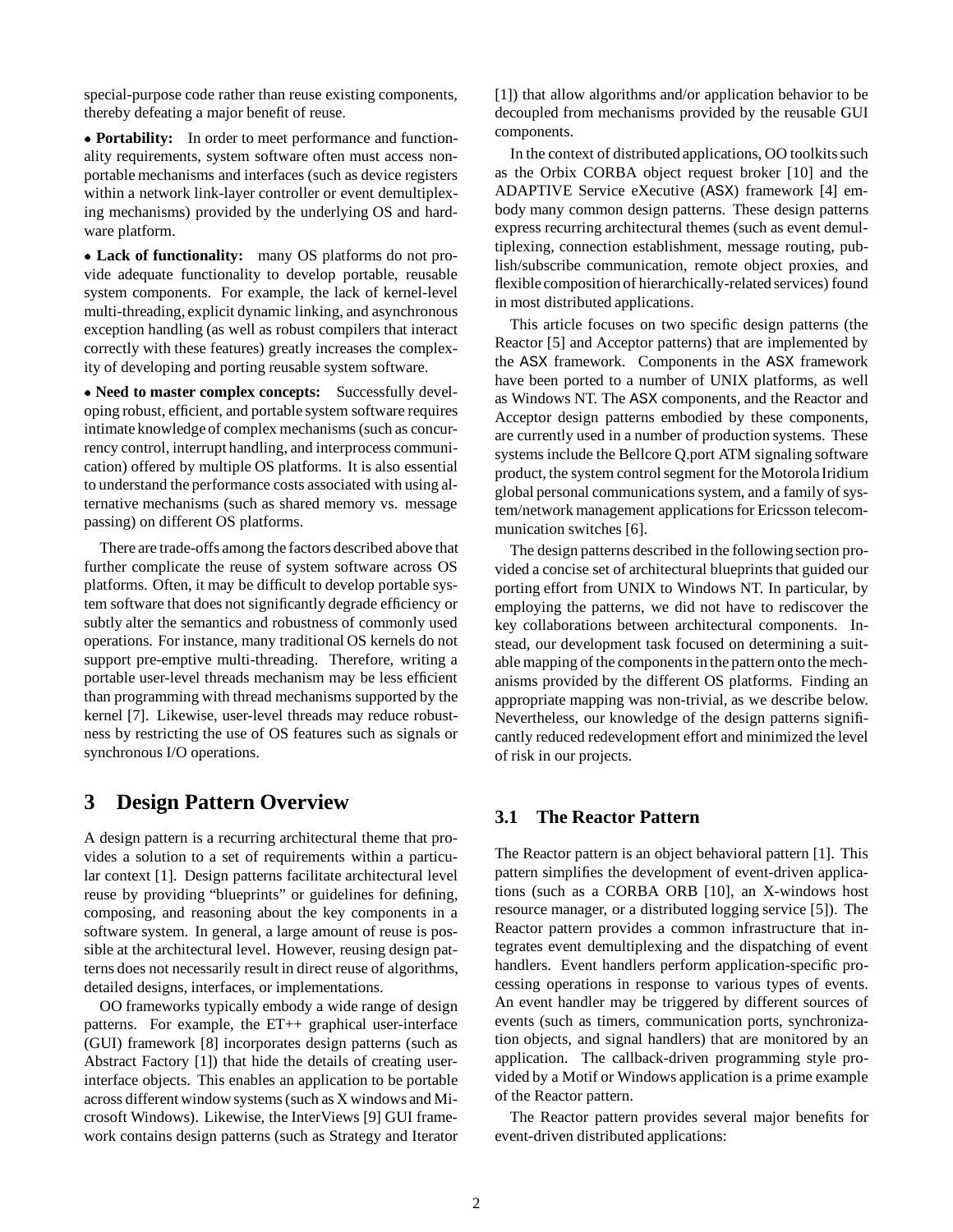

Figure 1: The Structure of Participants in the Reactor Pattern

 **Improve performance:** it enables an application to wait for activity to occur on multiple sources of events simultaneously *without* blocking or continuously polling for events on any single source.

 **Minimize synchronization complexity:** it provides applications with a low-overhead, coarse-grained form of concurrency control. The Reactor pattern serializes the invocation of event handlers at the level of "event demultiplexing and dispatching" within a single process or thread. For many applications, this eliminates the need for more complicated synchronization or locking.

 **Enchance reuse:** it decouples application-specific functionality from application-independent mechanisms. Application-specific functionality is performed by userdefined methods that override virtual functions inherited from an event handler base class. Application-independent mechanisms are reusable components that demultiplex events and dispatch pre-registered event handlers.

Figure 1 illustrates the structure of participantsin the Reactor pattern.<sup>1</sup> The Reactor class defines an interface for registering, removing, and dispatching Event Handler objects. An implementation of the Reactor pattern provides application-independent mechanisms that perform event demultiplexing and dispatch application-specific concrete event handlers. The Reactor class contains references to objects of Concrete Event Handler subclasses. These subclasses are derived from the Event Handler abstract base class, which defines virtual methods for handling events. A Concrete Event Handler subclass may override these virtual methods to perform application-specific functionality when the corresponding events occur.

The Reactor triggers Event Handler methods in response to events. These events may be associated with handles that are bound to sources of events (such as I/O ports, synchronization objects, or signals). To bind the Reactor together with these handles, a subclass of Event Handler must override the get handle method. When the Reactor registers an Event Handler subclass object, the the object's handle is obtained by invoking its Event Handler::get handle method. The Reactor then combines this handle with other registered Event Handlers and waits for events to occur on the handle(s).

The code annotation in Figure 1 outlines the behavior of the dispatch method. When events occur, the Reactor uses the handles activated by the events as keys to locate and dispatch the appropriate Event Handler methods. The handle event method is then invoked by the Reactor as a "callback." This method performs application-specific functionality in response to an event. If a call to handle event fails, the Reactor invokes the handle close method. This method performs any application-specific cleanup operations. When the handle\_close method returns, the Reactor removes the Event Handler subclass object from its internal tables.

An alternative way to implement event demultiplexingand dispatching is to use multi-tasking. In this approach, an applicationspawns a separate thread or process that monitors an event source. Every thread or process blocks until it receives an event notification. At this point, the appropriate event handler code is executed. Certain types of applications (such as file transfer, remote login, or teleconferencing) benefit from multi-tasking. For these applications, multi-threading or multi-processing helps to reduce development effort, improves application robustness, and transparently leverages off of available multi-processor capabilities.

Using multi-threading to implement event demultiplexing has several drawbacks, however. It may require the use of complex concurrency control schemes; it may lead to poor performance on uni-processors [4]; and it may not be available on widely available OS platforms (such as many variants of UNIX). In these cases, the Reactor pattern may be used in lieu of, or in conjunction with, OS multi-threading or multi-processing mechanisms, as described in Section 3.2.

#### **3.2 The Acceptor Pattern**

The Acceptor pattern is an object creational pattern [1] that decouples the act of establishing a connection from the service(s) provided after a connection is established. Connection-oriented services (such as file transfer, remote login, distributed logging, and video-on-demand) are particularly amenable to this pattern. The Acceptor pattern simplifies the development of these services by allowing the application-specific portion of a service to be modified independently of the mechanism used to establish the connection. The UNIX "superserver" inetd is a prime example of an application that uses the Acceptor pattern.

<sup>&</sup>lt;sup>1</sup>Relationships between components are illustrated throughout the article via Booch notation [11]. Dashed clouds indicate classes; non-dashed directed edges indicate inheritance relationships between classes; dashed directed edges indicate a template instantiation relationship; and an undirected edge with a solid bullet at one end indicates a composition relation. Solid clouds indicate objects; nesting indicates composition relationships between objects; and undirected edges indicate some type of link exists between objects.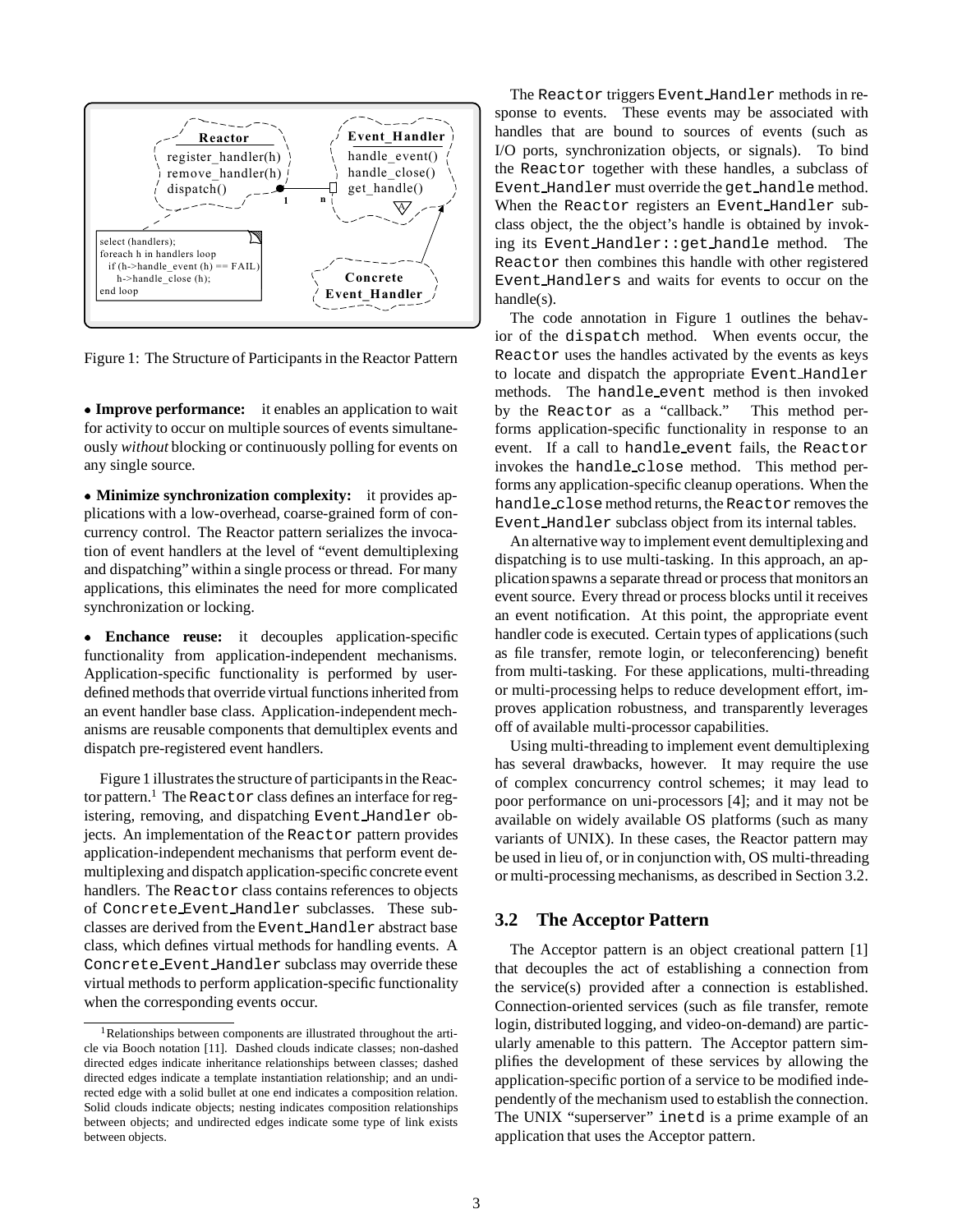

Figure 2: The Structure of Participants in the Acceptor Pattern

To build upon the interfaces and mechanisms already provided by the Reactor pattern, the Acceptor class inherits the Event Handler's demultiplexing and dispatching interface (shown in Figure 1). Figure 2 illustrates the structure of participants in the Acceptor pattern. The open method in template class Acceptor initializes a communication endpoint and listens for incoming connection requests from clients. The get handle method returns the I/O handle corresponding to the communication endpoint.

When a connection request arrives from a client the Reactor triggers a callback on the Acceptor's handle event method. This method is a *factory* that dynamically produces a new SVC HANDLER object In the example in Figure 2, SVC HANDLER is a formal parameterized type argument in the Acceptor template class. The Instantiated Acceptor class supplies an actual Svc Handler class parameter. The Svc Handler parameter implements a particular application-specific service (*i.e.,* transferring a file, permitting remote login, receiving logging records, sending a video sequence, etc.).

Note that the Acceptor pattern does not dictate the behavior or concurrency dynamics of the Svc Handler service it creates. In particular, a dynamically created Svc Handler service may be executed in any of the following ways:

 **Run in the same thread of control:** This approach may be implemented by inheriting the Svc Handler from Event Handler and registering each newly created Svc Handler object with the Reactor. Thus, each Svc Handler object is dispatched in the same thread of control as an Acceptor object. The implementation described in Section 4 uses this single-threaded behavior.

 **Run in a separate thread of control:** In this approach, the Reactor serves as the master connection dispatcher within an application. When a client connects, the Acceptor's handle event method spawns a separate thread of control. The Svc Handler object then processes messages exchanged over the connection within the new slave thread. Threads are useful for cooperating services that frequently reference common memory-resident data structures shared by the threads within a process address space [7].

 **Run in a separate OS process:** This approach is similar in form to the previous bullet. However, a separate process is created rather than a separate thread. Network services that base their security and protection mechanisms on process ownership are typically executed in separate processes to prevent accidental or intentional access to unauthorized resources. For example, the standard UNIX superserver, inetd, uses the Acceptor pattern in this manner to execute the standard Internet ftp and telnet services in separate processes [12].

The ASX framework described in [4] provides mechanisms that support all three of these types of concurrency dynamics. Moreover, the selection of concurrency mechanism may be deferred until late in the design, or even until run-time. This flexibility increases the range of design alternatives available to developers.

In addition, the Acceptor pattern may be used to develop highly extensible event handlers that may be configured into an application at installation-time or at run-time. This enables applications to be updated and extended without modifying, recompiling, relinking, or restarting the applications at runtime. Achieving this degree of flexibility and extensibility requires the use of OO language features (such as templates, inheritance, and dynamic binding), OO design techniques (such as the Factory Method or Abstract Factory design patterns [1]), and advanced operating system mechanisms (such as explicit dynamic linking and multi-threading [4]).

# **4 Evolving Design Patterns Across OS Platforms**

#### **4.1 Motivation**

Based on our experience at Ericsson, explicitly modeling design patterns is a very beneficial activity. In particular, design patterns focus attention on relatively stable aspects of a system's software architecture. They also emphasize the strategic collaborations between key participants in the architecture without overwhelming developers with excessive detail. Abstracting away from low-level implementation details is particularly important for system software since OS platform constraints often preclude direct reuse of system components.

In our experience, it is essential to illustrate how design patterns are realized in actual systems. One observation we discuss in Section 5 is that existing design pattern catalogs [1, 2] do not present "wide spectrum" coverage of patterns. Often, this makes it difficult for novices to recognize how to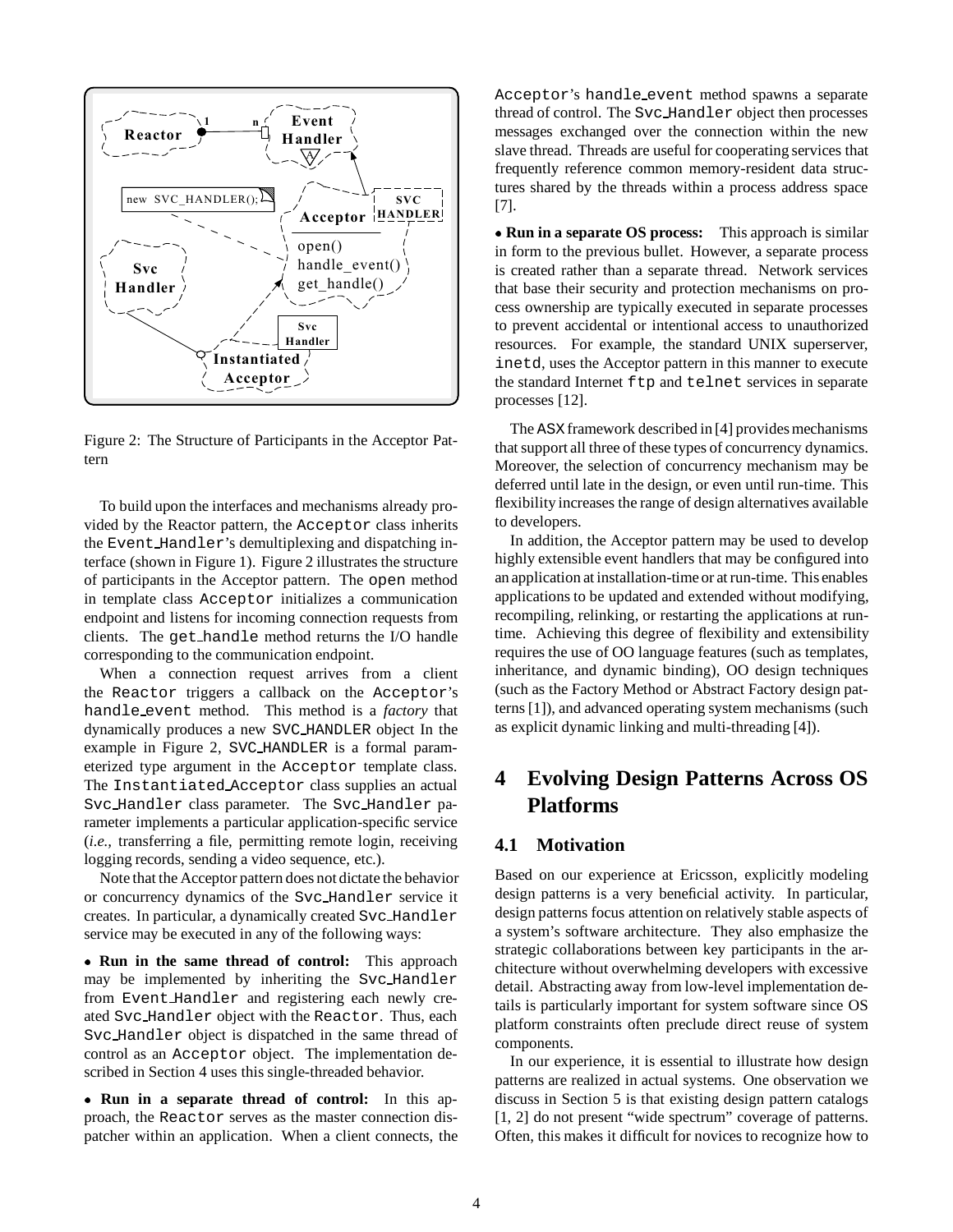apply patterns in practice on their projects. We believe the development sequence that unfolds in this section will provide a technically rich, motivating, and detailed (yet comprehensible) roadmap to help shepard other developers into the realm of patterns.

With these goals in mind, this section outlines how the Reactor and Acceptor design patterns were implemented and evolved on BSD and System V UNIX, as well as on Windows NT. The discussion emphasizes the relevant functional differences between the various OS platforms and describes how these differences affected the implementation of the design patterns. To focus the discussion below, C++ is used as the implementation language. However, the principles and concepts underlying the Reactor and Acceptor patterns are independent of the programming language, the OS platform, and any particular implementation. Readers who are not interested in the lower-level details of implementing design patterns may wish to skip ahead to Section 5, where we summarize the lessons we learned from using design patterns on several projects at Ericsson.

### **4.2 The Impact of Platform Demultiplexing and I/O Semantics**

The implementation of the Reactor pattern was affected significantly by the semantics of the event demultiplexing and I/O mechanisms in the underlying OS. In general, there are two types of demultiplexing and I/O semantics: *reactive* and *proactive*. Reactive semantics allow an application to inform the OS which I/O handles to notify it about when an I/O-related operation (such as a read, write, and connection request/accept) may be performed without blocking. Subsequently, when the OS detects that the desired operation may be performed without blocking on any of the indicated handles, it informs the application that the handle(s) are ready. The application then "reacts" by processing the handle(s) accordingly (such as reading or writing data, accepting connections, etc.). Reactive demultiplexing and I/O semantics are provided on standard BSD and System V UNIX systems [12].

In contrast, proactive semantics allow an application to proactively initiate I/O-related operations (such as a read, write, or connection request/accept) or general-purpose event-signaling operations (such as a semaphore lock being acquired or a thread terminating). The invoked operation proceeds asynchronously and does not block the caller. When an operation completes, it signals the application. At this point, the application runs a completion routine that determines the exit status of the operation and potentially starts up another asynchronous operation. Proactive demultiplexing and I/O semantics are provided on Windows NT [13] and VMS.

For performance reasons, we were not able to completely encapsulate the variation in behavior between the UNIX and Windows NT demultiplexing and I/O semantics. Thus, we could not directly reuse existing C++ code, algorithms, or detailed designs. However, it was possible to capture and reuse the concepts that underlay the Reactor and Acceptor design patterns.

#### **4.3 UNIX Evolution of the Patterns**

#### **4.3.1 Implementing the Reactor Pattern on UNIX**

The standard demultiplexing mechanisms on UNIX operating systems provide reactive I/O semantics. For instance, the UNIX select and poll event demultiplexing system calls inform an application which subset of handles within a set of I/O handles may send/receive messages or request/accept connections without blocking. Implementing the Reactor pattern using UNIX reactive I/O is straightforward. After select or poll indicate which I/O handles have become ready, the Reactor object reacts by invoking the appropriate Event Handler callback methods (*i.e.,* handle event or handle close).

One advantage of the UNIX reactive I/O scheme is that it decouples (1) event detection and notification from (2) the operation performed in response to the triggered event. This allows an application to optimize its response to an event by using context information available when the event occurs. For example, when selectindicates a "read" event is pending, a network server might check to see how many bytes are in a socket receive queue. It might use this information to optimize the buffer size it allocates before making a recv system call. A disadvantage of UNIX reactive I/O is that operations may not be invoked asynchronously with other operations. Therefore, computation and communication may not occur in parallel unless separate threads or processes are used.

The original implementation of the Reactor pattern provided by the ASX framework was derived from the Dispatcher class category available in the InterViews OO GUI framework [9]. The Dispatcher is an OO interface to the UNIX select system call. InterViews uses the Dispatcher to define an application's main event loop and to manage connections to one or more physical window displays. The Reactor framework's first modification to the Dispatcher framework added support for signal-based event dispatching. The Reactor's signal-based dispatching mechanism was modeled closely on the Dispatcher's existing timer-based and I/O handle-based event demultiplexing and event handler dispatching mechanisms.<sup>2</sup>

The next modification to the Reactor occurred when porting it from SunOS 4.x (which is based primarily on BSD 4.3 UNIX) to SunOS 5.x (which is based primarily on System V release 4 (SVR4) UNIX). SVR4 provides another event demultiplexing system call named poll. Poll is similar to select, though it uses a different interface and provides a broader, more flexible model for event demultiplexing that supports SVR4 features such as STREAM pipe band-data [12].

<sup>&</sup>lt;sup>2</sup>The Reactor's interfaces for signals and timer-based event handling are not shown in this article due to space limitations.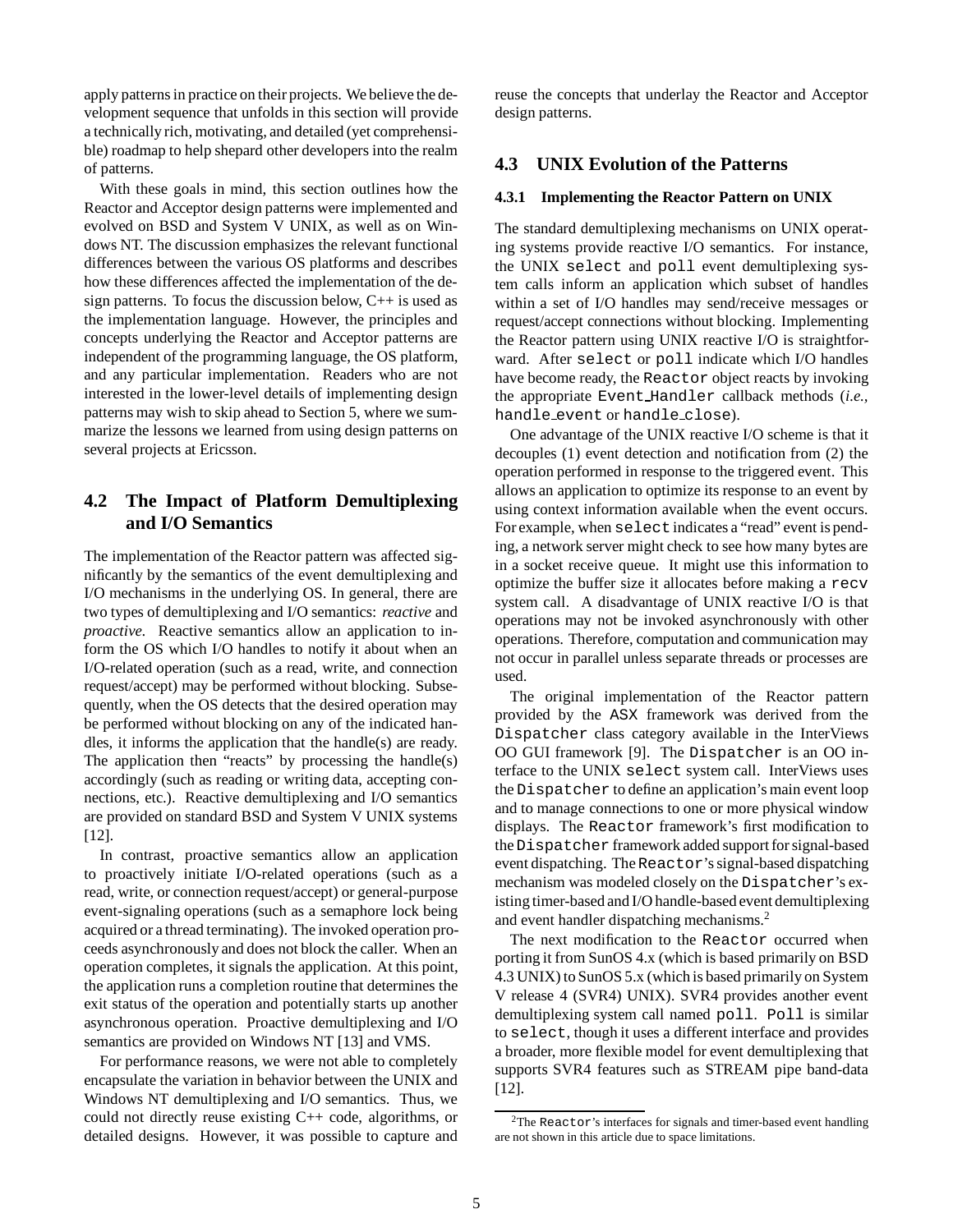The SunOS 5.x port of the Reactor was enhanced to support either select or poll as the underlying event demultiplexer. Although portions of the Reactor's internal implementation changed, its external interface remained the same for both the select-based and the poll-based versions. This common interface improves networking application portability across BSD and SVR4 UNIX platforms.

A portion of the public interface for the BSD and SVR4 UNIX implementation of the Reactor pattern is shown below:

```
// Bit-wise "or" these values to check
// for multiple activities per-handle.
enum Reactor_Mask { READ_MASK = 01,
  WRITE_MASK = 02, EXCEPT_MASK = 04 };
class Reactor
{
public:
  // Register an Event_Handler object according
  // to the Reactor_Mask(s) (i.e., "reading,"
  // "writing," and/or "exceptions").
  virtual int register_handler (Event_Handler *,
                                Reactor_Mask);
  // Remove the handler associated with
  // the appropriate Reactor_Mask(s).
  virtual int remove_handler (Event_Handler *,
                              Reactor_Mask);
  // Block process until I/O events occur or
  // a timer expires, then dispatch Event_Handler(s).
  virtual int dispatch (void);
// ...
```
Likewise, the Event Handler interface for UNIX is defined as follows:

};

```
typedef int HANDLE; // I/O handle.
class Event_Handler
{
protected:
  // Returns the I/O handle associated with the
  // derived object (must be supplied by a subclass).
  virtual HANDLE get_handle (void) const;
  // Called when an event occurs on the HANDLE.
 virtual int handle_event (HANDLE, Reactor_Mask);
  // Called when object is removed from the Reactor.
  virtual int handle_close (HANDLE, Reactor_Mask);
// ...
};
```
The next major modification to the Reactor extended it for use with multi-threaded applications on SunOS 5.x using Solaris threads [7]. Adding multi-threading support required changes to the internals of both the select-based and poll-based versions of the Reactor. These changes involved a SunOS 5.x mutual exclusion mechanism known as a "mutex." A mutex serializes the execution of multiple threads by defining a critical section where only one thread executes the code at a time [7]. Critical sections of the Reactor's code that concurrently access shared resources (such as the Reactor's internal dispatch table containing Event Handler objects) are protected by a mutex.

The standard SunOS 5.x synchronization type  $(m \text{utex}\text{-}t)$ provides support for *non-recursive* mutexes. The SunOS 5.x

non-recursive mutex provides a simple and efficient form of mutual exclusion based on adaptive spin-locks. However, non-recursive mutexes possess the restriction that the thread currently owning a mutex may not reacquire the mutex without releasing it first. Otherwise, deadlock will occur immediately.

While developing the multi-threaded Reactor, it quickly became obvious that SunOS 5.x mutex variables were inadequate to support the synchronization semantics required by the Reactor. In particular, the Reactor's dispatch interface performs callbacks to methods of pre-registered, application-specific event handler objects as follows:

```
void Reactor::dispatch (void)
{
 for (i; j) {
    // Block until events occur.
    this->wait_for_events (this->handler_set);
    // Obtain the mutex.
    this->lock->acquire ();
    // Dispatch all the callback methods
    // on handlers who contain active events.
    foreach handler in this->handler_set {
      if (handler->handle_event
           (handler, mask) == FAIL)
        // Cleanup on failure.
        handler->handle_close (handler);
    }
    // Release the mutex.
    this->lock->release ();
 }
}
```
Callback methods (such as handle event and handle close) defined by Event Handler subclass objects may subsequently re-enter the Reactor object by calling its register handler and remove handler methods as follows:

```
// Global per-process instance of the Reactor.
extern Reactor reactor;
// Application-specific method called
// back by the Reactor.
int Acceptor::handle_event (HANDLE handle,
                            Reactor_Mask)
{
  Concrete_Event_Handler *new_handler =
   new Concrete_Event_Handler;
  *new handler = this->accept (handle);
  // Re-enter the Reactor object.
 reactor.register_handler (new_handler,
                            READ_MASK);
  // ...
}
```
In the code fragment shown above, non-recursive mutexes will result in deadlock since (1) the mutex within the Reactor's dispatch method is locked throughout the callback and (2) the Reactor's register handler method tries to acquire the same mutex.

One solution to this problem involved recoding the Reactor to release its mutex lock before invoking callbacks to application-specific Event Handler methods. However, this solution was tedious and error-prone. It also increased synchronization overhead by repeatedly releasing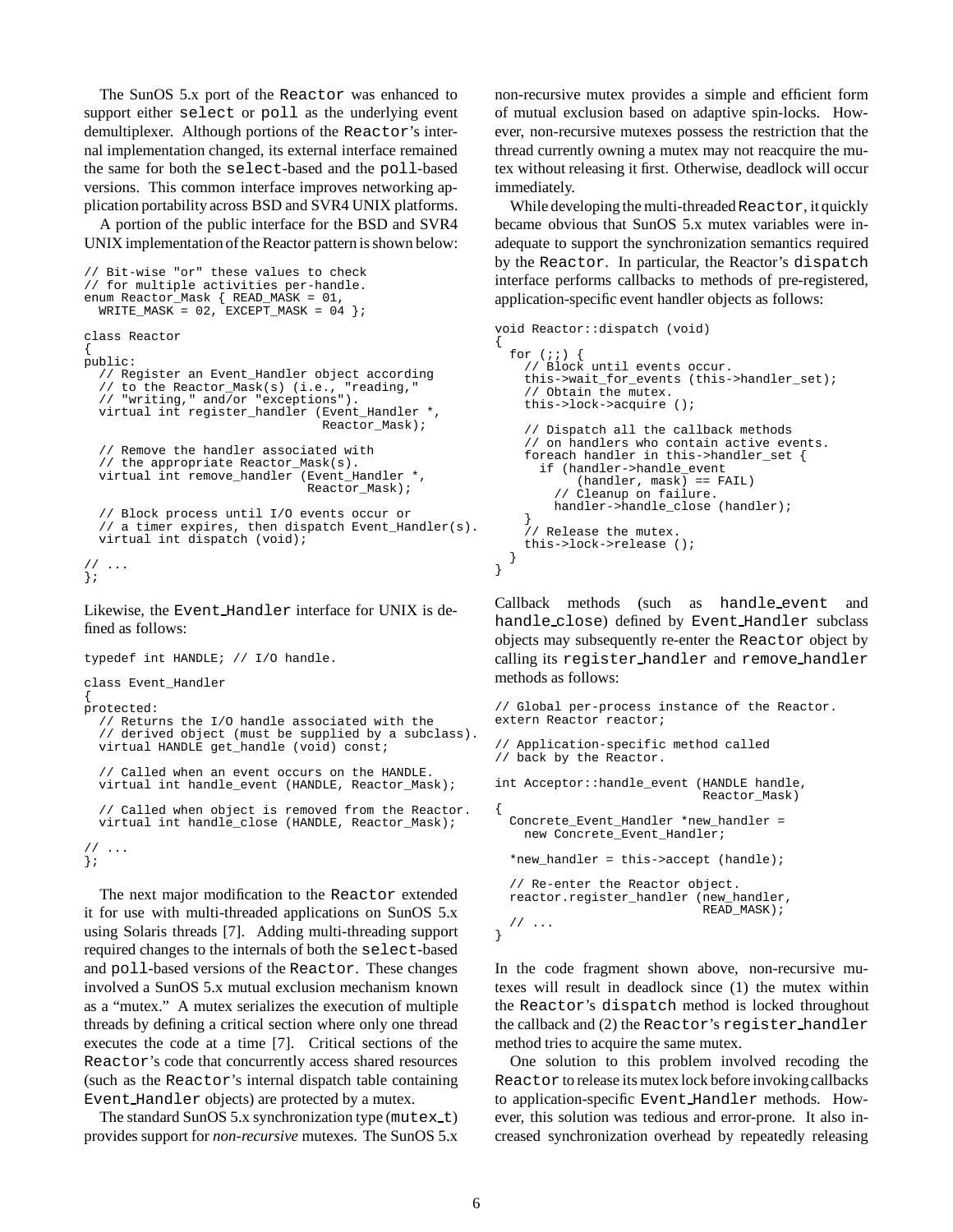

Figure 3: The Distributed Logging Service

and reacquiring mutex locks. A more elegant and efficient solution used *recursive* mutexes to prevent deadlock and to avoid modifying the Reactor's concurrency control scheme. A recursive mutex allows calls to its acquire method to be nested as long as the thread that owns the lock is the one attempting to re-acquire it.

The current implementation of the UNIX-based Reactor pattern is about 2,400 lines of C++ code (not including comments or extraneous whitespace). This implementation is portable between both BSD and System V UNIX variants.

#### **4.3.2 Implementing the Acceptor Pattern on UNIX**

To illustrate the Reactor and Acceptor patterns, consider the event-driven server for a distributed logging service shown in Figure 3. Client applications use this service to log information (such as error notifications, debugging traces, and status updates) in a distributed environment. In this service, logging records are sent to a central logging server. The logging server outputs the logging records to a console, a printer, a file, or a network management database, etc.

In the architecture of the distributed logging service, the logging server shown in Figure 3 handles logging records and connection requests sent by clients. These records and requests may arrive concurrently on multiple I/O handles. An I/O handle identifies a resource control block managed by the operating system.<sup>3</sup>

The logging server listens on one I/O handle for connection requests to arrive from new clients. In addition, a separate I/O handle is associated with each connected client. Input from multiple clients may arrive concurrently. Therefore, a single-threaded server must not block indefinitely reading from any individual I/O handle. A blocking read on one handle may significantly delay the response time for clients associated on other handles.

A highly modular and extensible way to design the server logging daemon is to combine the Reactor and Acceptor patterns. Together, these patterns decouple (1) the application-independent mechanisms that demultiplex and dispatch pre-registered Event Handler objects from (2) the application-specific connection establishment and logging record transfer functionality performed by methods in these objects.

Within the server logging daemon, two subclasses of the Event Handler base class (Logging Handler and Logging Acceptor) perform the actions required to process the different types of events arriving on different I/O handles. The Logging Handler event handler is responsible for receiving and processing logging records transmitted from a client. Likewise, the Logging Acceptor event handler is a factory that is responsible for accepting a new connection request from a client, dynamically allocating a new Logging Handler event handler to handle logging records from this client, and registering the new handler with an instance of a Reactor object.

The following code illustrates an implementation the server logging daemon based upon the Reactor and Acceptor patterns. An instance of the Logging Handler template class performs I/O between the server logging daemon and a particular instance of a client logging daemon. As shown in the code below, the Logging Handler class inherits from Event Handler. Inheriting from Event Handler enables a Logging Handler object to be registered with the Reactor. This inheritance also allows a Logging Handler object's handle event method to be dispatched automatically by a Reactor object to process logging records when they arrive from clients. The Logging Handler class contains an instance of the template parameter PEER IO. The PEER IO class provides reliable TCP capabilities used to transfer logging records between an application and the server. The use of templates removes the reliance on a particular IPC interface ( such as BSD sockets or System V TLI).

```
template <class PEER_IO>
class Logging_Handler
  : public Event_Handler
{
public:
  // Callback method that handles the reception
  // of logging transmissions from remote clients.
  // Two recv()'s are used to maintain framing
  // across a TCP bytestream.
  virtual int handle_event (HANDLE, Reactor_Mask) {
    long len;
    // Determine logging record length.
    long n = this->peer_io_.recv (&len, sizeof len);
    if (n <= 0) return n;
    else {
     Log_Record log_record;
      // Convert from network to host byte-order.
      len = ntohl (len);
      // Read remaining data in record.
      this->peer_io_.recv (&log_record, len);
```
<sup>&</sup>lt;sup>3</sup>Different operating systems use different terms for I/O handles. For example, UNIX programmers typically refer to these as *file descriptors*, whereas Windows programmers typically refer to them as *I/O HANDLEs*. In both cases, the underlying concepts are the same.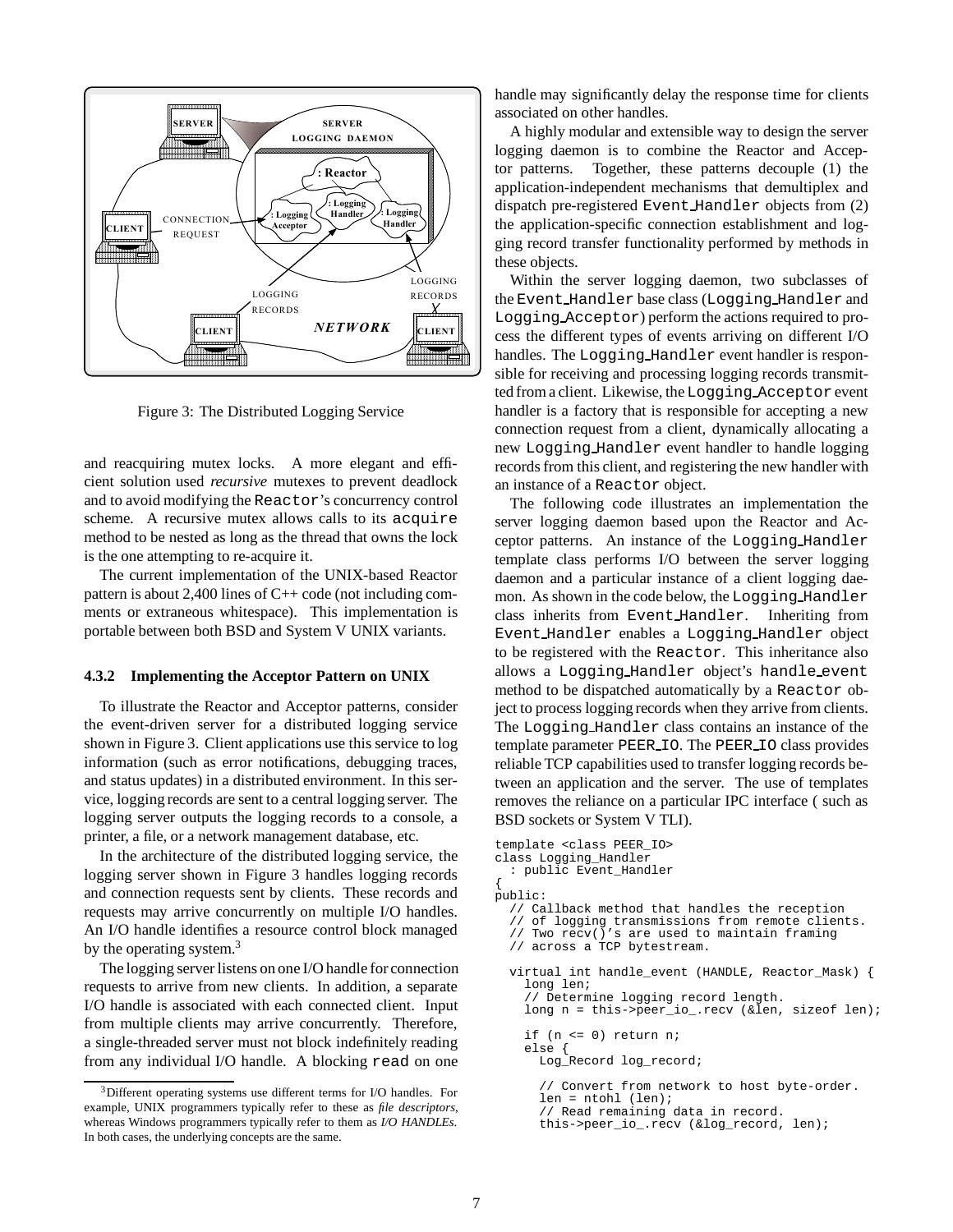```
// Format and print the logging record.
      log_record.decode_and_print ();
      return 0;
    }
  }
  // Retrieve the I/O handle (called by Reactor
  // when Logging_Handler object is registered).
  virtual HANDLE get_handle (void) const {
    return this->peer_io_.get_handle ();
  }
  // Close down the I/O handle and delete the
  // object when a client closes the connection.
  virtual int handle_close (HANDLE,
                             Reactor_Mask) {
    delete this;
    return 0;
  }
private:
  // Private ensures dynamic allocation.
  ˜Logging_Handler (void) {
    this->peer_io_.close ();
  }
   // C++ wrapper for data transfer.
   PEER_IO peer_io_;
};
```
The Logging Acceptor template class is shown in the C++ code below. It is a generic factory that performs the steps necessary to (1) accept connection requests from client logging daemons and (2) create SVC HANDLER objects that are used to perform an actual application-specific service on behalf of clients. Note that the Logging Acceptor object and theSVC HANDLERobjects it creates run within the same thread of control. Logging record processing is driven reactively by method callbacks triggered by the Reactor.

The Logging Acceptor subclass inherits from the Event Handler class. Inheriting from the Event Handler class enables an Logging Acceptor object to be registered with the Reactor. The Reactor subsequently dispatches the Logging Acceptor object's handle event method. This method then invokes SOCK Acceptor::accept, which accepts a new client connection. The Logging Acceptor class also contains an instance of the template parameter PEER Acceptor. The PEER Acceptor class is a factory that listens for connection requests on a well-known communication port and accepts connections when they arrive on that port from clients.

// Global per-process instance of the Reactor. extern Reactor reactor;

```
// Handles connection requests
// from a remote client.
template <class SVC_HANDLER,
```

```
class PEER_Acceptor,
          class PEER_ADDR>
class Logging_Acceptor
  : public Event_Handler
{
public:
```
// Initialize the Acceptor endpoint.



Figure 4: Server Logging Daemon Interaction Diagram

```
Logging_Acceptor (PEER_ADDR &addr)
    : peer_Acceptor_ (addr) {}
  // Callback method that accepts a new
  // connection, creates a new SVC_HANDLER object
  // to perform I/O with the client connection,
  // and registers the new object with the Reactor.
  virtual int handle_event (HANDLE, Reactor_Mask) {
    SVC_HANDLER *handler = new SVC_HANDLER;this->peer_Acceptor_.accept (*handler);
    reactor.register_handler (handler, READ_MASK);
    return 0;
  }
  // Retrieve the I/O handle (called by Reactor
  // when an Logging_Acceptor object is registered).
  virtual HANDLE get_handle (void) const {
   return this->peer_Acceptor_.get_handle ();
  }
  // Close down the I/O handle when the
  // Logging_Acceptor is shut down.
 virtual int handle_close (HANDLE,
                            Reactor_Mask) {
    return this->peer_Acceptor_.close ();
  }
private:
  // Factory that accepts client connections.
  PEER_Acceptor peer_Acceptor_;
};
```
The C++ code shown below illustrates the main entry point into the server logging daemon. This code creates a Reactor object and an Logging Acceptor object and registers the Logging Acceptor with the Reactor. Note that the Logging Acceptor template is instantiated with the Logging Handler class, which performs the distributed logging service on behalf of clients. Next, the main program calls dispatch and enters the Reactor's eventloop. The dispatch method continuously handles connection requests and logging records that arrive from clients.

The interaction diagram shown in Figure 4 illustrates the collaboration between the various objects in the server logging daemon at run-time. Note that once the Reactor ob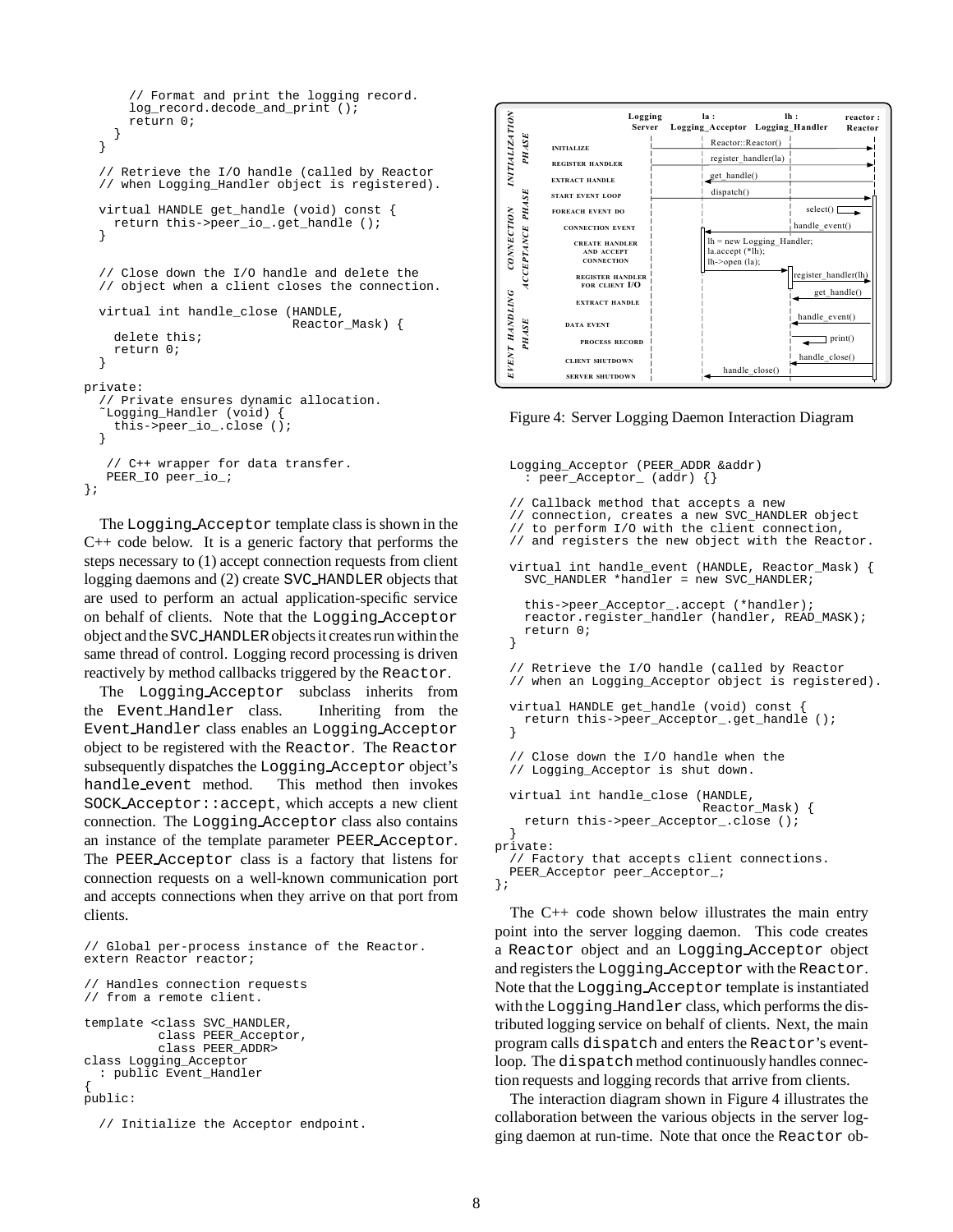ject is initialized, it becomes the primary focus of the control flow within the server logging daemon. All subsequent activity is triggered by callback methods on the event handlers controlled by the Reactor.

```
// Global per-process instance of the Reactor.
Reactor reactor;
// Server port number.
const unsigned int PORT = 10000;
// Instantiate the Logging_Handler template.
typedef Logging_Handler <SOCK_Stream>
        LOGGING_HANDLER;
// Instantiate the Logging_Acceptor template.
typedef Logging_Acceptor<LOGGING_HANDLER,
                         SOCK_Acceptor,
                         INET_Addr>
        LOGGING_Acceptor;
int
main (void)
{
  // Logging server address and port number.
  INET_Addr addr (PORT);
  // Initialize logging server endpoint.
  LOGGING_Acceptor Acceptor (addr);
  reactor.register_handler (&Acceptor, READ_MASK);
  // Main event loop that handles client
  // logging records and connection requests.
  reactor.dispatch ();
  /* NOTREACHED */
 return 0;
}
```
The C++ code example shown above uses templates to decouple the reliance on the particular type of IPC interface used for connection establishment and communication. The SOCK Stream, SOCK Acceptor and INET Addr classes used in the template instantiations are part of the SOCK SAP C++ wrapper library [14]. SOCK SAP encapsulates the SOCK STREAM semantics of the socket transport layer interface within a type-secure, OO interface. SOCK STREAM sockets support the reliable transfer of bytestream data between two processes, which may run on the same or on different host machines in a network [12].

By using templates, it is relatively straightforward to instantiate a different IPC interface (such as the TLI SAP C++ wrappers that encapsulate the System V UNIX TLI interface). Templates trade additional compile-time and link-time overhead for improved run-time efficiency. Note that a similar degree of decoupling also could be achieved via inheritance and dynamic binding by using the Abstract Factory or Factory Method patterns described in [1].

### **4.4 Evolving the Design Patterns to Windows NT**

This section describes the Windows NT implementation of the Reactor and Acceptor design patterns performed at the Ericsson facility in Cypress, California. Initially, we attempted to evolve the existing Reactor implementation from UNIX to Windows NT using the select function

from the Windows Sockets (WinSock) library.4 This approach failed because the WinSock version of select does not interoperate with standard Win32<sup>5</sup> I/O HANDLEs. Our applications required the use of Win32 I/O HANDLEs to support network protocols (such as Microsoft's NetBIOS Extended User Interface (NetBEUI)) that are not supported by WinSock version 1.1. Next, we tried to reimplement the Reactor interface using the Win32 API system call WaitForMultipleObjects. The goal was to maintain the original UNIX interface, but transparently supply a different implementation.

Transparent reimplementation failed to work due to fundamental differences in the proactive vs. reactive I/O semantics on Windows NT and UNIX outlined in Section 4. We initially considered circumventing these differences by asynchronously initiating a 0-sized ReadFile request on an overlapped I/O HANDLE. Overlapped I/O is an Win32 mechanism that supports asynchronous input and output. An overlapped event signals an application when data arrives, allowing ReadFile to receive the data synchronously. Unfortunately, this solution doubles the number of system calls for every input operation, creating unacceptable performance overhead. In addition, this approach does not adequately emulate the reactive output semantics provided by the UNIX event demultiplexing and I/O mechanisms.

It soon became clear that directly reusing class method interfaces, attributes, detailed designs, or algorithms was not feasible under the circumstances. Instead, we needed to elevate the level of abstraction for reuse to the level of design patterns. Regardless of the underlying OS event demultiplexing I/O semantics, the Reactor and Acceptor patterns are applicable for event-driven applications that must provide different types services that are triggered simultaneously by different types of events. Therefore, although OS platform differences precluded direct reuse of implementations or interfaces, the design knowledge we had invested in learning and documenting the Reactor and Acceptor patterns *was* reusable.

The remainder of this section describes the modifications we made to the implementations of the Reactor and Acceptor design patterns in order to port them to Windows NT.

#### **4.4.1 Implementing the Reactor Pattern on Windows NT**

Windows NT provides proactive I/O semantics that are typically used in the following manner. First, an application creates a HANDLE that corresponds to an I/O channel for the type of networking mechanism being used (such as named pipes or sockets). The overlapped I/O attribute is specified to the HANDLE creation system call (WinSock sockets are created for overlapped I/O by default). Next, an application creates a HANDLE to a Win32 event object and uses this

<sup>4</sup>WinSock is a Windows-oriented transport layer programming interface based on the BSD socket paradigm.

<sup>5</sup>Win32 is the 32-bit Windows subsystem of the Windows NT operating system.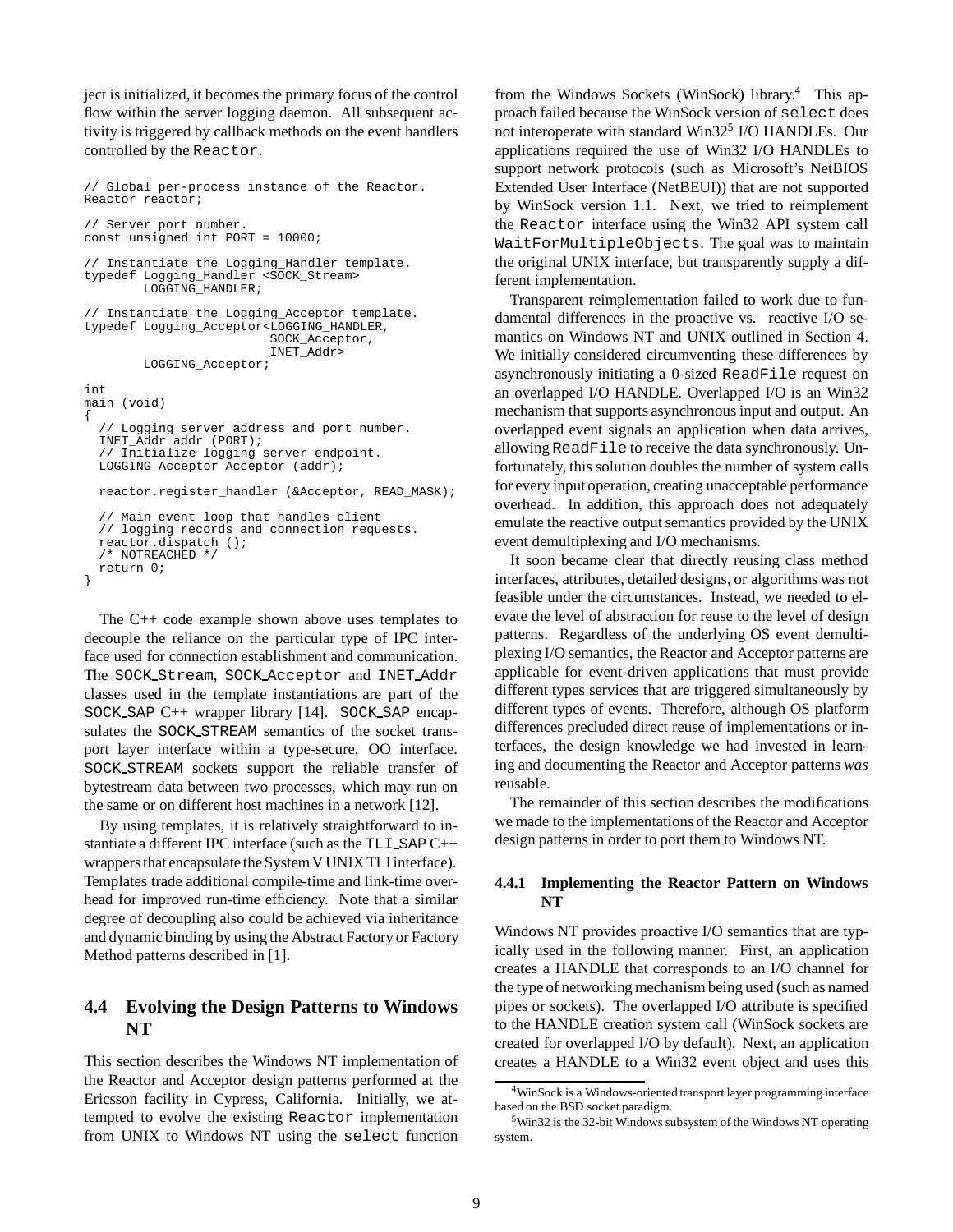event object HANDLE to initialize an overlapped I/O structure. The HANDLE to the I/O channel and the overlapped I/O structure are then passed to the WriteFile or ReadFile system calls to initiate a send or receive operation, respectively. The initiated operation proceeds asynchronously and does not block the caller. When the operation completes, the event object specified inside the overlapped I/O structure is set to the "signaled" state. Subsequently, Win32 demultiplexing system calls (such as WaitForSingleObject or WaitForMultipleObjects) may be used to detect the signaled state of the Win32 event object. These calls indicate when an outstanding asynchronous operation has completed.

The Win32 WaitForMultipleObjects system call is functionally similar to the UNIX select and poll system calls. It blocks on an array of HANDLEs waiting for one or more of them to signal. Unlike the two UNIX system calls (which wait only for I/O handles), WaitForMultipleObjectsis a general purpose routine that may be used to wait for any type of Win32 object (such as a thread, process, synchronization object, I/O handle, named pipe, socket, or timer). It may be programmed to return to its caller either when any one of the HANDLEs becomes signaled or when all of the HANDLEs become signaled. WaitForMultipleObjects returns the index location in the HANDLE array of the lowest signaled HANDLE.

Windows NT proactive I/O has both advantages and disadvantages. One advantage over UNIX is that Windows NT WaitForMultipleObjects provides the flexibility to synchronize on a wide range Win32 objects. Another advantage is that overlapped I/O may improve performance by allowing I/O operations to execute asynchronously with respect to other computation performed by applications or the OS. In contrast, the reactive I/O semantics offered by UNIX do not support asynchronous I/O directly (threads may be used instead).

On the other hand, designing and implementing the Reactor pattern using proactive I/O on Windows NT turned out to be more difficult than using reactive I/O on UNIX. Several characteristics of WaitForMultipleObjects significantly complicated the implementation of the Windows NT version of the Reactor pattern.

First, applications that must synchronize simultaneous send and receive operations on the same I/O channel are more complicated to program on Windows NT. For example, to distinguish the completion of a WriteFile operation from a ReadFile operation, separate overlapped I/O structures and Win32 event objects must be allocated for input and output. Furthermore, two elements in the WaitForMultipleObjects HANDLE array (which is currently limited to a rather small maximum of 64 HAN-DLEs) are consumed by the separate event object HANDLEs dedicated to the sender and the receiver.

Second, Each Win32 WaitForMultipleObjects call only returns notification on a single HANDLE. Therefore, to achieve the same behavior as the UNIX select and poll system calls (which return a set of activated I/O handles), multiple WaitForMultipleObjects

must be performed. In addition, the semantics of WaitForMultipleObjects do not result in a fair distribution of notifications. In particular, the lowest signaled HANDLE in the array is always returned, regardless of how long other HANDLEs further back in the array may have been pending.

The implementation techniques required to deal with these characteristics of Windows NT were rather complicated. Therefore, we modified the NT Reactor by creating a Handler Repository class that shields the Reactor from this complexity. This class stores Event Handler objects that registered with a Reactor. This container class implements standard operations for inserting, deleting, suspending, and resuming Event Handlers. Each Reactor object contains a Handler Repository object in its private data portion. A Handler Repository maintains the array of HANDLEs passed to WaitForMultipleObjects and it also provides methods for inserting, retrieving, and "reprioritizing" the HANDLE array. Re-prioritizationalleviates the inherent unfairness in the way that the Windows NT WaitForMultipleObjects system call notifies applications when HANDLEs become signaled.

The Handler Repository's re-prioritization method is invoked by specifying the index of the HANDLE which has signaled and been dispatched by the Reactor. The method's algorithm moves the signaled HANDLE toward the end of the HANDLE array. This allows signaled HAN-DLEs that are further back in the array to be returned by subsequent calls to WaitForMultipleObjects. Over time, HANDLEs that signal frequently migrate to the end of the HANDLE array. Likewise, HANDLES that signal infrequently migrate to the front of the HANDLE array. This algorithm ensures a reasonably fair distribution of HANDLE dispatching.

The implementation techniques described in the previous paragraph did not affect the external interface of the Reactor. Unfortunately, certain aspects of Windows NT proactive I/O semantics, coupled with the desire to fully utilize the flexibility of WaitForMultipleObjects, forced visible changes to the Reactor's external interface. In particular, Windows NT overlapped I/O operations must be initiated *immediately*. Therefore, it was necessary for the Windows NT Event Handler interface to distinguish between I/O HANDLEs and synchronization object HAN-DLES, as well as to supply additional information (such as message buffers and event HANDLEs) to the Reactor. In contrast, the UNIX version of the Reactor does not require this information immediately. Therefore, it may wait until it is *possible* to perform an operation, at which point additional informationmay be available to help optimize program behavior.

The following modifications to the Reactor were required to support Windows NT I/O semantics. The Reactor Mask enumeration was modified to include a new SYNC MASK value to allow the registration of an Event Handler that is dispatched when a general Win32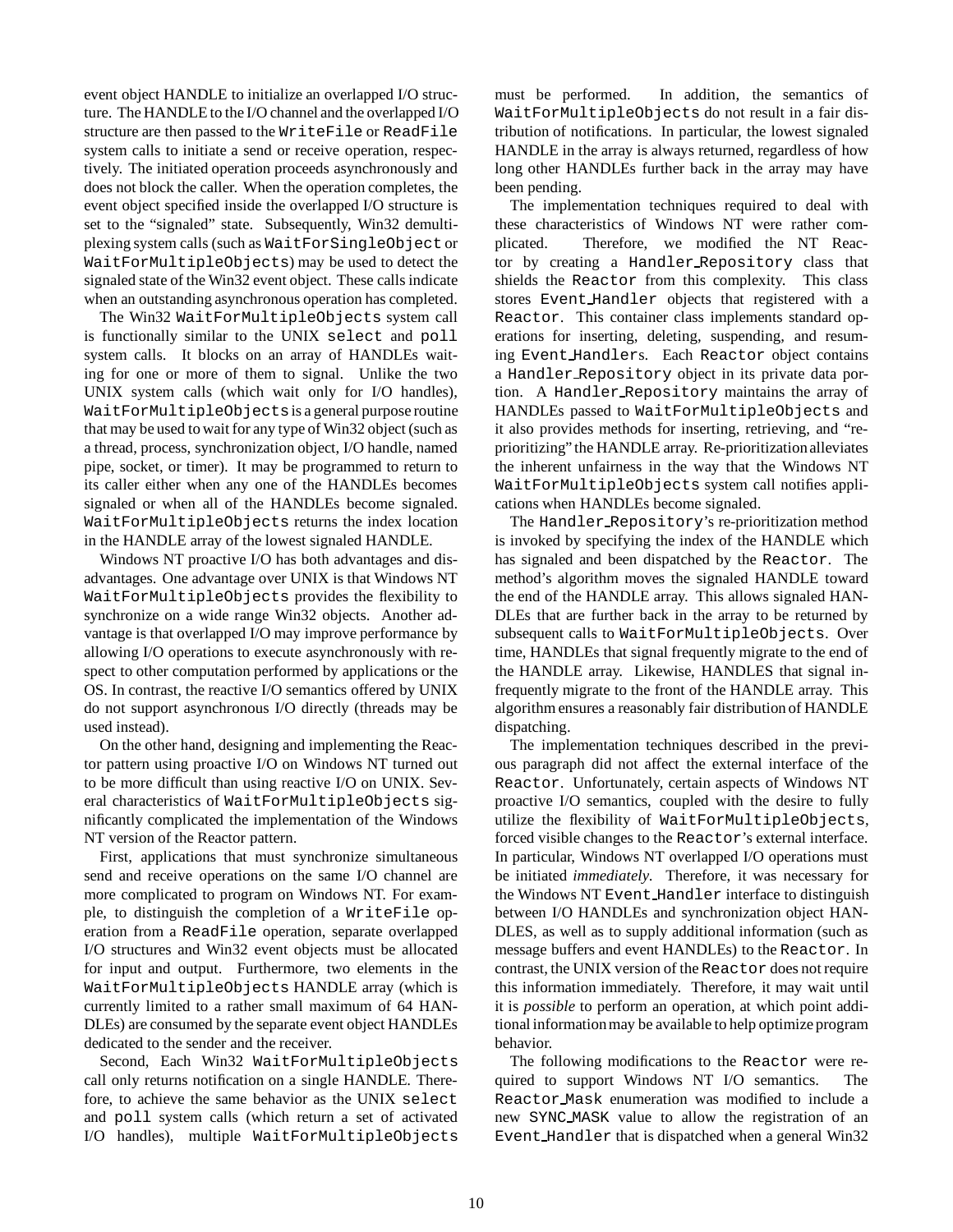synchronization object signals. The send method was added to the Reactor class to proactively initiate output operations on behalf of an Event Handler.

```
// Bit-wise "or" these values to
// check for multiple activities per-handle.
enum Reactor_Mask { READ_MASK = 01,
 WRITE_MASK = 02, SYNC_MASK = 04
};
class Reactor
{
public:
  // Same as UNIX Reactor...
  // Initiate an asynchronous send operation.
  virtual int send (Event_Handler *
                    const Message_Block *);
// ...
};
```
Likewise, the Event Handler interface for Windows NT was also modified as follows:

```
class Event_Handler
{
protected:
  // Returns the Win32 I/O HANDLE
  // associated with the derived object
  // (must be supplied by a subclass).
  virtual HANDLE get_handle (void) const;
  // Allocates a message for the Reactor.
  virtual Message_Block *get_message (void);
  // Called when event occurs.
 virtual int handle_event (Message_Block *,
                             Reactor_Mask);
  // Called when object is removed from Reactor.
  virtual int handle_close (Message_Block *,
                             Reactor_Mask);
// Same as UNIX Event_Handler...
\mathcal{E}
```
When a derived Event Handler is registered for input with the Reactor an overlapped input operation is immediately initiated on its behalf. This requires the Reactor to request the derived Event Handler for an I/O mechanism HANDLE, destination buffer, and a Win32 event object HANDLE for synchronization. A derived Event Handler returns the I/O mechanism HANDLE via its get handle method and returns the destination buffer location and length information via the Message Block abstraction described in [4].

The current implementation of the Windows NT-based Reactor pattern is about 2,600 lines C++ code (not including comments or extraneous whitespace). This code is approximately 200 lines longer than the UNIX version. The additional code primarily ensures the fairness of WaitForMultipleObjectsevent demultiplexing, as discussed above. Although Windows NT event demultiplexing is more complex than UNIX, the behavior of Win32 mutex objects eliminated the need for the separate Mutex interface with recursive-mutex semantics discussed in Section 4.3.1. Under Win32, a thread will not be blocked if it attempts acquire a mutex specifying the HANDLE to a mutex that it already owns. However, to release its ownership, the thread must release a Win32 mutex once for each time that the mutex was acquired.

#### **4.4.2 Implementing the Acceptor Pattern on Windows NT**

The following example  $C++$  code illustrates an implementation of the Acceptor pattern based on the Windows NT version of the Reactor pattern.

```
template <class PEER_IO>
class Logging_Handler : public Event_Handler
{
public:
 // Callback method that handles the
  // reception of logging transmissions from
  // remote clients. The Message_Block object
  // stores a message received from a client.
  virtual int handle_event (Message_Block *msg,
                            Reactor_Mask) {
    Log_Record *log_record =
      (Log_Record *) msg->get_rd_ptr ();
    // Format and print logging record.
    log_record.format_and_print ();
    delete msg;
    return 0;
  }
  // Retrieve the I/O HANDLE (called by Reactor
  // when a Logging_Handler object is registered).
  virtual HANDLE get_handle (void) const {
   return this->peer_io_.get_handle ();
  }
  // Return a dynamically allocated buffer
  // to store an incoming logging message.
  virtual Message_Block *get_message (void) {
    return new Message_Block (sizeof (Log_Record));
  }
  // Close down I/O handle and delete
  // object when a client closes connection.
  virtual int handle_close (Message_Block *msg,
                            Reactor_Mask) {
    delete msg;
    delete this;
    return 0;
  }
private:
  // Private ensures dynamic allocation.
  ˜Logging_Handler (void) {
    this->peer_io_.close ();
  }
  // C++ wrapper for data transfer.
 PEER_IO peer_io_;
}
```
The Logging Acceptor class is essentially the same as the one illustrated in Section 4.3.2. Likewise, the interaction diagram that describes the collaboration between objects in the server logging daemon is also very similar to the one shown in Figure 4.

The application is the same server logging daemon presented in Section 4.3.2. The primary difference is that Win32 Named Pipe C++ wrappers are used instead of the SOCK SAP socket C++ wrappers in the main program as shown below: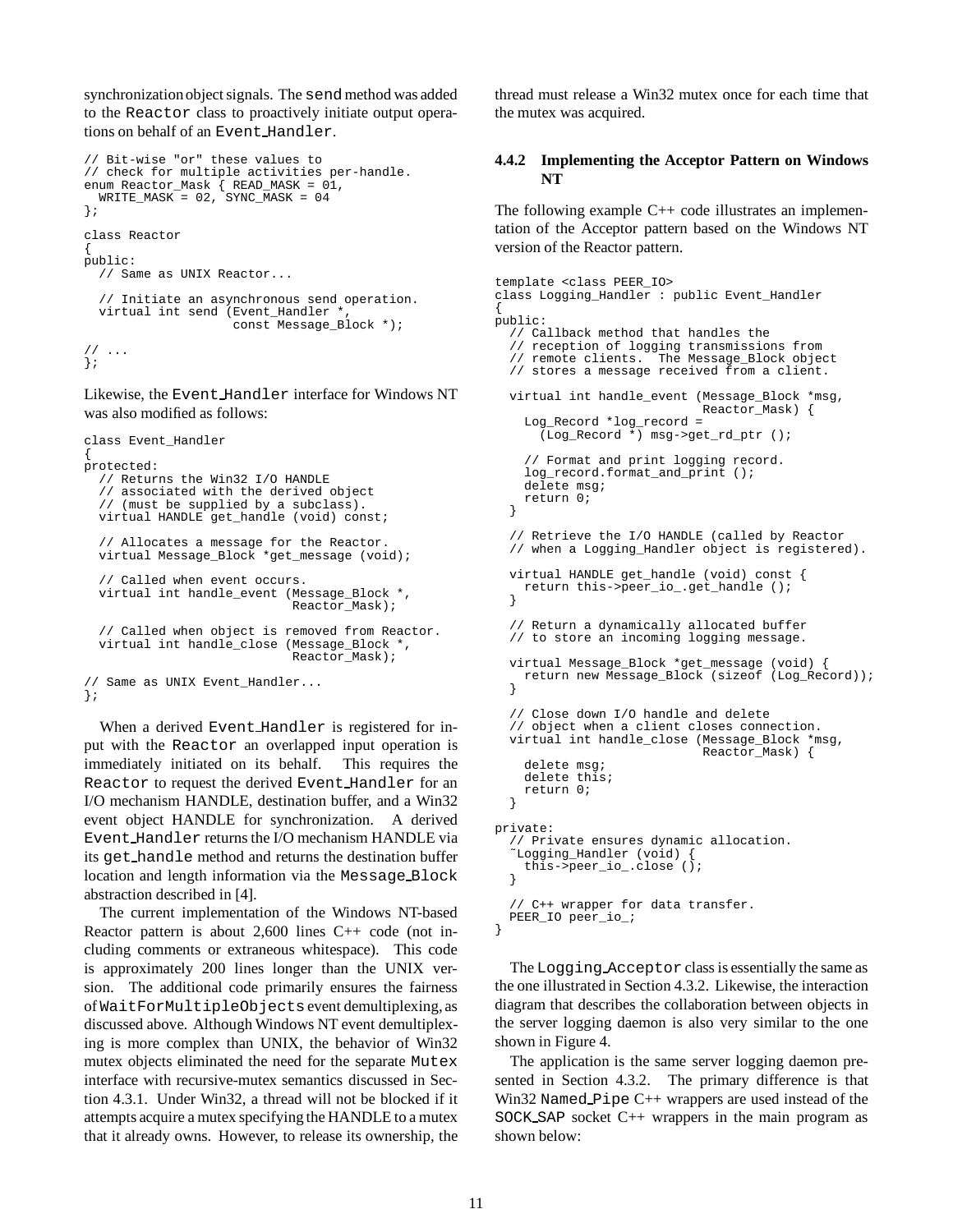```
// Global per-process instance of the Reactor.
Reactor reactor;
// Server endpoint.
const char ENDPOINT[] = "logger";
// Instantiate the Logging_Handler template.
typedef Logging_Handler <NPipe_IO>
        LOGGING_HANDLER;
// Instantiate the Logging Acceptor template.
typedef Logging_Acceptor<LOGGING_HANDLER,
                         NPipe_Acceptor,
                         Local_Pipe_Name>
        LOGGING_Acceptor;
int
main (void)
{
  // Logging server address.
  Local_Pipe_Name addr (ENDPOINT);
  // Initialize logging server endpoint.
  LOGGING_Acceptor Acceptor (addr);
  reactor.register_handler (&Acceptor,
                            SYNC_MASK);
  // Arm the proactive I/O handler.
  Acceptor.initiate ();
  // Main event loop that handles client
  // logging records and connection requests.
  reactor.dispatch ();
  /* NOTREACHED */
  return 0;
}
```
The Named Pipe Acceptor object (Acceptor) is registered with the Reactor to handle asynchronous connection establishment. Due to the semantics of Windows NT proactive I/O, the Acceptor object must explicitly initiate the acceptance of a Named Pipe connection via an initiate method. Each time a connection acceptance is completed, the Reactor dispatches the handle event method of the Named Pipe version of the Acceptor pattern to create a new Svc Handler that will receive logging records from the client. The Reactor will also initiate the next connection acceptance sequence asynchronously.

# **5 Lessons Learned**

Our group at Ericsson has been developing OO frameworks based on design patterns for the past two years [6]. During this time, we have identified a number of pros and cons related to using design patterns as the basis for our system design, implementation, and documentation. We have also formulated a number of "workarounds" for the problems we observed using design patterns in a production environment. This section discusses the lessons we have learned thus far.

### **5.1 Pros and Cons of Design Patterns**

Ironically, many pros and cons of using design patterns are "duals" of each other, representing "two sides of the same coin:"

 **Patterns are underspecified:** they generally do not overconstrain an implementation. This is beneficial since it permits flexible solutions that may be customized according to application requirements and the constraints imposed by the OS platform and network environment.

On the other hand, it is important for developers and managers to recognize that understanding a collection of design patterns is no substitute for design and implementation skills. Unfortunately, patterns often lead developers to think they know more about the solution to a recurring problem than they actually do. For example, recognizing the structure and participants in a pattern (such as the Reactor or Acceptor patterns) is only the first step. As we describe in Section 4, a major development effort is often required to fully realize the pattern correctly and efficiently.

**Patterns enable large-scale architectural reuse:** even if reuse of algorithms, implementations, interfaces, or detailed designs is not feasible. Understanding these benefits was crucial in the design evolution we presented in Section 4. Our task became much simpler when we recognized how to leverage off our prior development effort and reduce risk by reusing the Reactor and Acceptor patterns across UNIX and Windows NT.

It is important, however, to manage the expectations of developers and managers, who may have misconceptions about the fundamental contribution of design patterns to a project. In particular, patterns do not lead to automated code reuse. Neither do they guarantee flexible and efficient design and implementation. As always, there is no substitute for creativity and diligence on the part of developers.

 **Patterns capture knowledge that is implicitly understood:** our experience has been that once developers are exposed to, and properly motivated by, the concepts of design patterns, they are generally very eager to adopt the nomenclature and methodology. Patterns tend to codify knowledge that is already understood intuitively. Therefore, once basic concepts, notations, and pattern template formats are mastered, it is straightforward to document and reason about many portions of a system's architecture and design using patterns.

The downside of the intuitive nature of patterns is a phenomenon we termed "pattern explosion." In this situation, all aspects of a project become expressed as patterns, which often leads to relabeling existing development practices without significantlyimprovingthem. We also noticed a tendency for developers to spend considerable time formalizing relatively mundane concepts (such as binary search, a linked list, or opening a file) as patterns. Although this may be intellectually satisfying, it does not necessarily improve productivity or software quality.

 **Patterns help improve communication within and across software development teams:** developers share a common vocabulary and a common conceptual "gestalt." By learning the key recurring patterns in their application domain, developers at Ericsson elevated the level of abstraction by which they communicated with their colleagues. For example, once our team understood the Reactor and Acceptor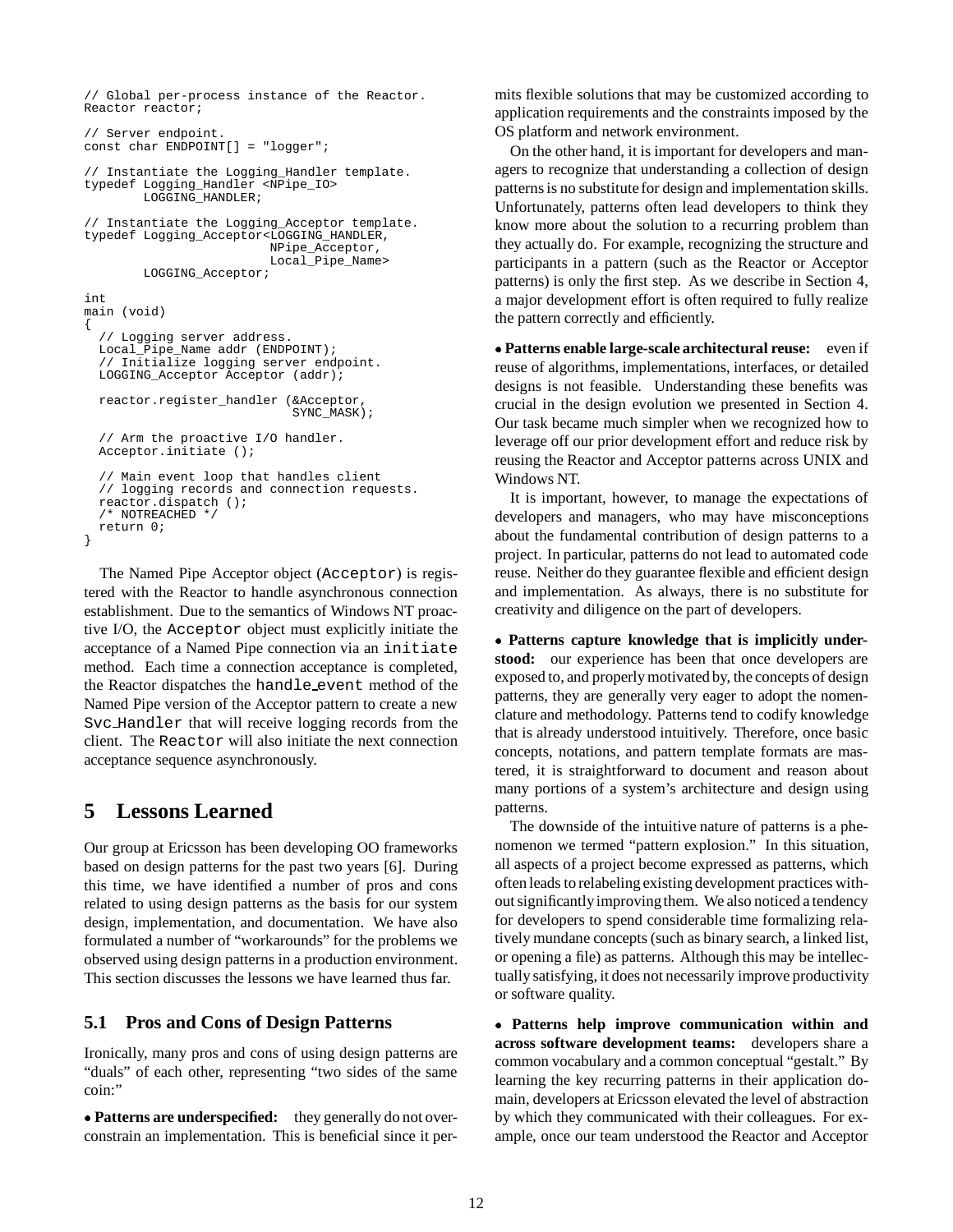patterns, they began to use them in many other projects that benefited from these architectures.

As usual, however, restraint and a good sense of aesthetics is required to resist the temptation of elevating complex concepts and principles to the level of "buzz words" and hype. We noticed a tendency for many developers to get locked into "pattern-think," where they would try to apply patterns that were inappropriate simply because they were familiar with the patterns. For example, the Reactor pattern is often an inefficient event demultiplexing model for a multi-processor platform since it serializes application concurrency at a very coarse-grained level.

 **Patterns promote a structured means of documenting software architectures:** this documentation may be written at a high-level of abstraction, which captures the essential architectural interactions while suppressing unnecessary details.

One drawback we observed with much of the existing pattern literature [1, 2], however, is that it is often *too* abstract. Abstraction is a benefit in many cases since it avoids inundating a casual reader with excessive details. However, we found that in many cases that overly abstract pattern descriptions made it difficult for developers to understand and apply a particular pattern to systems they were building.

### **5.2 Solutions and Workarounds**

Based on our experiences, we recommend the following solutions and workarounds to the various traps and pitfalls with patterns mentioned above.

 **Expectation management:** many of the problems with patterns we discussed above are related to managing the expectations of development team members. As usual, patterns are no silver bullet that will magically absolve managers and developers from having to wrestle with tough design and implementation issues. At Ericsson, we have worked hard to motivate the genuine benefits from patterns, without hyping them beyond their actual contribution.

 **Wide-spectrum pattern exemplars:** based on our experience using design patterns as a documentation tool, we believe that pattern catalogs should include more than just object model diagrams and structured prose. Although these notations are suitable for a high-level overview, we found in practice that they are insufficient to guide developers through difficult design and implementation tradeoffs. Therefore, it is very useful to have concrete source code examples to supplement the more abstract diagrams and text.

Hyper-text browsers, such as Mosaic and Windows Help Files, are particularly useful for creating compound documents that possess multiple levels of abstraction. Moreover, in our experience, it was particularly important to illustrate multiple implementations of a pattern. This helps to avoid "tunnel vision" and over-constrained solutions based upon a limited pattern vocabulary. The extended discussion in Section 4 is one example of a wide-spectrum exemplar using

this approach. This example contains in-depth coverage of tradeoffs encountered in actual use.

 **Integrate patterns with OO frameworks:** Ideally, examples in pattern catalogs [2, 1] should reference (or better yet, contain hyper-text links to) source code that comprises an actual OO framework. We have begun building such an environment at Ericsson, in order to disseminate our patterns and frameworks to a wider audience. In addition to linking on-line documentation and source code, we have had good success with periodic design reviews where developers throughout the organization present interesting patterns they have been working on. This is another technique for avoiding "tunnel vision" and enhancing the pattern vocabulary within and across development teams.

# **6 Concluding Remarks**

Design patterns facilitate the reuse of abstract architectures that are decoupled from concrete realizations of these architectures. This decoupling is useful when developing system software components and frameworks that are reusable across OS platforms. This article describes two design patterns, Reactor and Acceptor, that are commonly used in distributed system software. These design patterns characterize the collaboration between objects that are used to automate common activities (such as event demultiplexing, event handler dispatching, and connection establishment) performed by distributed applications. Using the design pattern techniques described in this article, we successfully reused major portions of our telecommunication system software development effort across several diverse OS platforms.

This case study describes how an OO framework based on the Reactor and Acceptor design patterns evolved from several UNIX platforms to the Windows NT Win32 platform. Due to fundamental differences between the platforms, it was not possible to directly reuse the algorithms, detailed designs, interfaces, or implementations of the framework across the different OS platforms. In particular, performance constraints and fundamental differences in the I/O mechanisms available on Windows NT and UNIX platforms prevented us from encapsulating event demultiplexing functionality within a directly reusable framework. However, we were able to reuse the underlying design patterns, which reduced project risk significantly and simplified our re-development effort.

Our experiences with patterns reinforce the observation that the transition from OO analysis to OO design and implementation is challenging [11]. Often, the constraints of the underlying OS and hardware platform influence design and implementation details significantly. This is particularly problematic for system software, which is frequently targeted for particular platforms with particular non-portable characteristics. In such circumstances, reuse of design patterns may be the only viable means to leverage previous development expertise.

The UNIX version of the ASX framework components described in this article are freely available via anonymous ftp